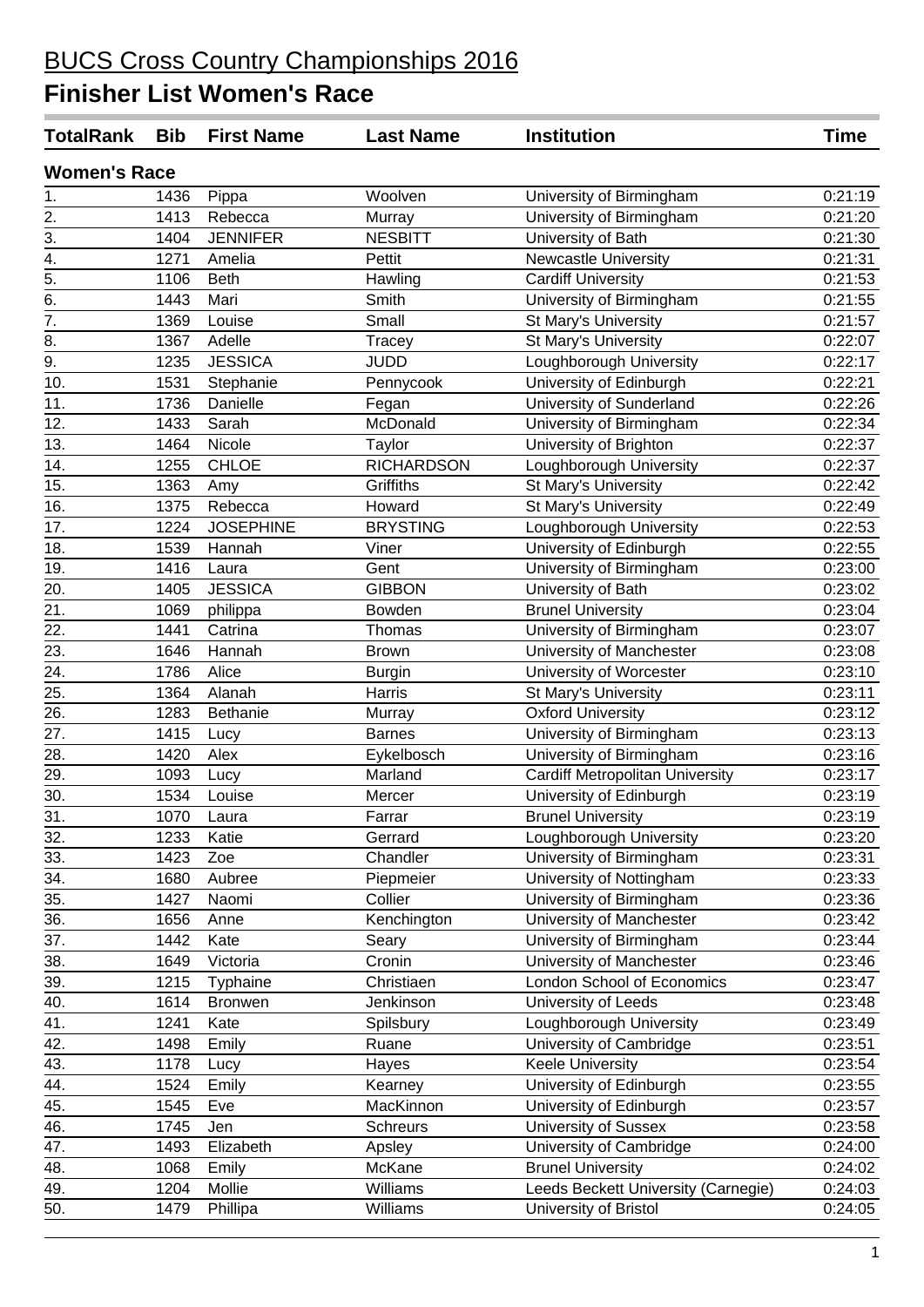| <b>TotalRank</b>  | <b>Bib</b> | <b>First Name</b> | <b>Last Name</b>  | <b>Institution</b>                  | <b>Time</b> |
|-------------------|------------|-------------------|-------------------|-------------------------------------|-------------|
| 51.               | 1640       | Emma              | Dixon             | University of London                | 0:24:05     |
| $\overline{52}$ . | 1593       | <b>Bridie</b>     | Downey            | University of Kent                  | 0:24:08     |
| 53.               | 1577       | Sarah             | Laverty           | University of Glasgow               | 0:24:08     |
| 54.               | 1693       | Jenny             | Evans             | University of Sheffield             | 0:24:08     |
| 55.               | 1439       | Lydia             | Hallam            | University of Birmingham            | 0:24:09     |
| 56.               | 1351       | emma              | parkinson         | <b>Sheffield Hallam University</b>  | 0:24:10     |
| 57.               | 1543       | Catriona          | Graves            | University of Edinburgh             | 0:24:12     |
| $\overline{58}$ . | 1424       | Emma              | Houchell          | University of Birmingham            | 0:24:13     |
| 59.               | 1610       | Zara              | Knappy            | University of Leeds                 | 0:24:13     |
| 60.               | 1246       | <b>KATIE</b>      | <b>MOORE</b>      | Loughborough University             | 0:24:16     |
| 61.               | 1666       | Chloe             | <b>Bird</b>       | University of Nottingham            | 0:24:17     |
| 62.               | 1169       | Sarah             | Johnson           | Imperial College London             | 0:24:22     |
| 63.               | 1617       | Alisha            | Johnson           | University of Leeds                 | 0:24:22     |
| 64.               | 1563       | Susannah          | Reid              | University of Exeter                | 0:24:24     |
| 65.               | 1445       | Emily             | Monk              | University of Birmingham            | 0:24:25     |
| 66.               | 1658       | Carmen            | Sanchez Toribio   | University of Manchester            | 0:24:25     |
| 67.               | 1228       | Sarah             | Douglas           | Loughborough University             | 0:24:28     |
| 68.               | 1240       | <b>NICOLE</b>     | <b>SWAFFIELD</b>  | Loughborough University             | 0:24:29     |
| 69.               | 1205       | Evie              | <b>Brailsford</b> | Leeds Beckett University (Carnegie) | 0:24:36     |
| $\overline{70}$ . | 1430       | Rebecca           | Turton            | University of Birmingham            | 0:24:36     |
| 71.               | 1272       | Alice             | Ritchie           | Nottingham Trent University         | 0:24:36     |
| 72.               | 1438       | Amelia            | Beaman            | University of Birmingham            | 0:24:37     |
| 73.               | 1751       | Sophie            | Foreman           | University of Warwick               | 0:24:39     |
| $\overline{74.}$  | 1291       | HéIène            | Greenwood         | <b>Oxford University</b>            | 0:24:40     |
| 75.               | 1211       | Rachel            | Hibberd           | Leeds Beckett University (Carnegie) | 0:24:40     |
| 76.               | 1694       | Ellen             | Downs             | University of Sheffield             | 0:24:42     |
| 77.               | 1115       | Megan             | Mcbrien           | <b>Cardiff University</b>           | 0:24:43     |
| $\overline{78}$ . | 1704       | <b>Becky</b>      | Rigby             | University of Sheffield             | 0:24:44     |
| 79.               | 1705       | Bethany           | Runciman          | University of Sheffield             | 0:24:46     |
| 80.               | 1703       | Rachael           | Lundgren          | University of Sheffield             | 0:24:47     |
| 81.               | 1408       | <b>ALICE</b>      | <b>ROGERS</b>     | University of Bath                  | 0:24:48     |
| 82.               | 1323       | Alex              | Lane              | <b>Reading University</b>           | 0:24:51     |
| 83.               | 1248       | Megan             | <b>Steer</b>      | Loughborough University             | 0:24:52     |
| 84.               | 1110       | Abigail           | Howarth           | <b>Cardiff University</b>           | 0:24:53     |
| 85.               | 1368       | Chloe             | Turmel            | St Mary's University                | 0:24:56     |
| 86.               | 1701       | Rachel            | <b>Brown</b>      | University of Sheffield             | 0:24:57     |
| 87.               | 1454       | Ella              | Shirley           | University of Birmingham            | 0:24:58     |
| 88.               | 1200       | Sian              | <b>Driscoll</b>   | Leeds Beckett University (Carnegie) | 0:25:00     |
| 89.               | 1324       | Natalie           | Plummer           | <b>Reading University</b>           | 0:25:02     |
| 90.               | 1594       | Clarisse          | Marechal          | University of Kent                  | 0:25:02     |
| 91.               | 1148       | Julie             | Emmerson          | Durham University                   | 0:25:02     |
| 92.               | 1463       | Saffron           | Salih             | University of Birmingham            | 0:25:02     |
| 93.               | 1506       | Ruby              | Woolfe            | University of Cambridge             | 0:25:03     |
| 94.               | 1697       | Jacqueline        | Penn              | University of Sheffield             | 0:25:06     |
| 95.               | 1608       | Sophie            | Lee               | University of Leeds                 | 0:25:07     |
| 96.               | 1695       | Anna              | Hoogkamer         | University of Sheffield             | 0:25:09     |
| 97.               | 1377       | Stevie            | Lawrence-West     | St Mary's University                | 0:25:10     |
| 98.               | 1510       | Chloe             | <b>Beckett</b>    | University of Cambridge             | 0:25:11     |
| 99.               | 1496       | Kate              | Curran            | University of Cambridge             | 0:25:13     |
| 100.              | 1362       | Charlotte         | Chalwin           | St Mary's University                | 0:25:14     |
| 101.              | 1151       | Lauren            | Davies-Beckett    | Durham University                   | 0:25:14     |
| 102.              | 1257       | Alice             | Sharpe            | Manchester Metropolitan University  | 0:25:15     |
|                   |            |                   |                   |                                     |             |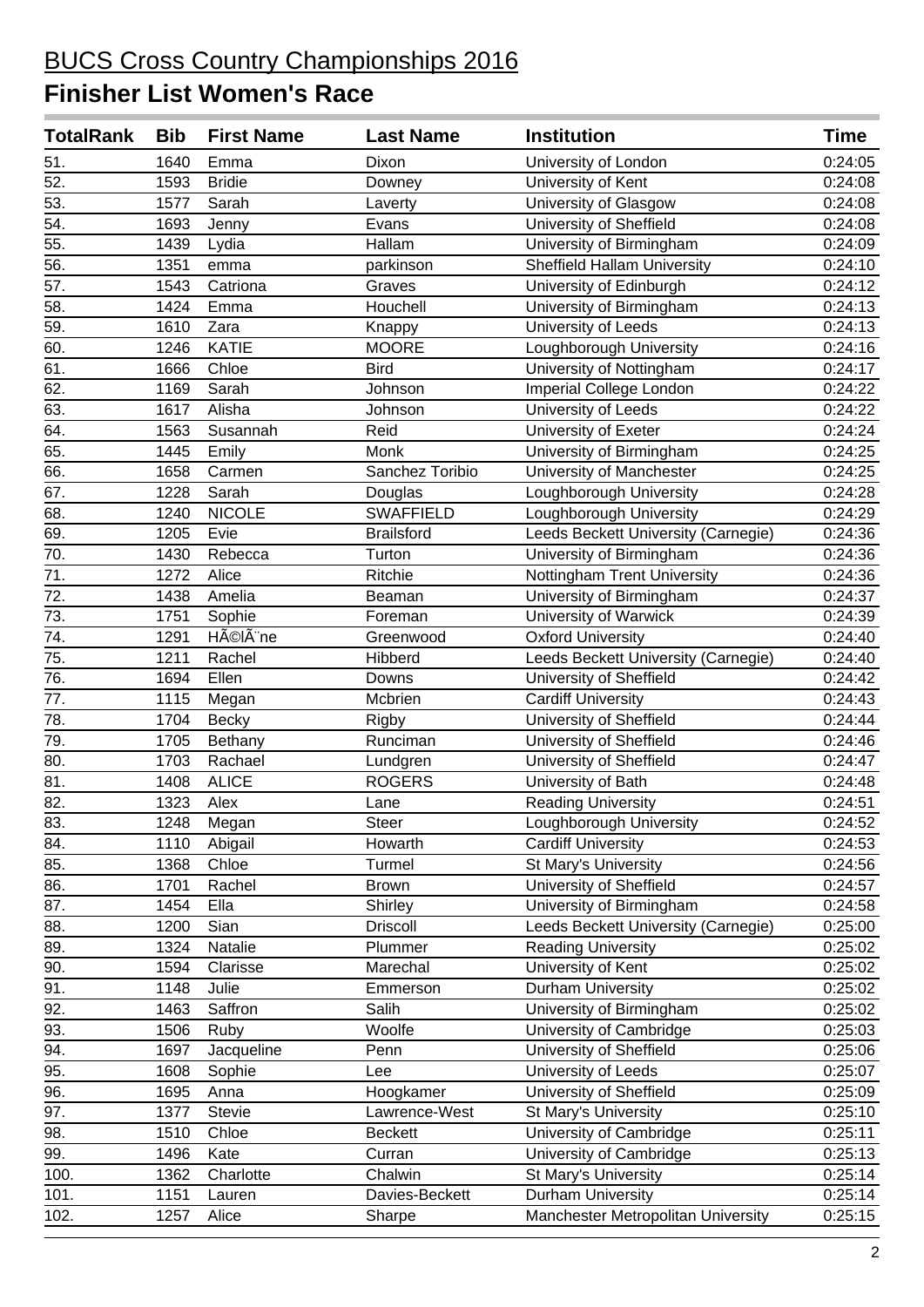| <b>TotalRank</b> | <b>Bib</b> | <b>First Name</b> | <b>Last Name</b> | <b>Institution</b>                  | <b>Time</b> |
|------------------|------------|-------------------|------------------|-------------------------------------|-------------|
| 103.             | 1230       | <b>TAMARA</b>     | <b>DUTT</b>      | Loughborough University             | 0:25:17     |
| 104.             | 1402       | Suzie             | Barwise-Munro    | University of Aberdeen              | 0:25:17     |
| 105.             | 1606       | Emma              | <b>Beckwith</b>  | University of Leeds                 | 0:25:18     |
| 106.             | 1657       | Sinead            | Sweeney          | University of Manchester            | 0:25:18     |
| 107.             | 1258       | Freya             | <b>Burgess</b>   | Manchester Metropolitan University  | 0:25:19     |
| 108.             | 1406       | <b>CLAUDIA</b>    | <b>KELSALL</b>   | University of Bath                  | 0:25:20     |
| 109.             | 1501       | Anna              | Hollingsworth    | University of Cambridge             | 0:25:20     |
| 110.             | 1483       | Georgie           | Fenn             | University of Bristol               | 0:25:21     |
| 111.             | 1471       | Florence          | Emond            | University of Bristol               | 0:25:23     |
| 112.             | 1399       | Katie             | Bain             | University of Aberdeen              | 0:25:26     |
| 113.             | 1290       | Laura             | Fenwick          | <b>Oxford University</b>            | 0:25:27     |
| 114.             | 1063       | Lorraine          | <b>McNulty</b>   | <b>Brunel University</b>            | 0:25:27     |
| 115.             | 1098       | Tamara            | Beach            | <b>Cardiff University</b>           | 0:25:27     |
| 116.             | 1484       | Josie             | Harrison         | University of Bristol               | 0:25:27     |
| 117.             | 1173       | Zoe               | <b>Barber</b>    | <b>Keele University</b>             | 0:25:33     |
| 118.             | 1476       | Alexa             | Parker           | University of Bristol               | 0:25:33     |
| 119.             | 1162       | Alex              | Mundell          | Imperial College London             | 0:25:34     |
| 120.             | 1306       | Lucy              | Farquhar         | <b>Oxford University</b>            | 0:25:35     |
| 121.             | 1061       | Rachel            | Gifford          | <b>Brunel University</b>            | 0:25:37     |
| 122.             | 1607       | <b>Beth</b>       | Garland          | University of Leeds                 | 0:25:37     |
| 123.             | 1444       | Lara              | Philippart       | University of Birmingham            | 0:25:37     |
| 124.             | 1180       | Calvi             | Thompson         | King's College London               | 0:25:40     |
| 125.             | 1517       | Kate              | Robinson         | University of East Anglia           | 0:25:41     |
| 126.             | 1778       | Julia             | Bijl             | University of Warwick               | 0:25:42     |
| 127.             | 1495       | Becca             | Frake            | University of Cambridge             | 0:25:42     |
| 128.             | 1799       | Jenny             | Parker           | University of York                  | 0:25:43     |
| 129.             | 1541       | Jo                | Smith            | University of Edinburgh             | 0:25:44     |
| 130.             | 1065       | Rebecca           | Wilby            | <b>Brunel University</b>            | 0:25:45     |
| 131.             | 1616       | Maxine            | Thompson         | University of Leeds                 | 0:25:45     |
| 132.             | 1520       | Amy               | Frankland        | University of Edinburgh             | 0:25:46     |
| 133.             | 1183       | Francesca         | Ashworth         | King's College London               | 0:25:47     |
| 134.             | 1253       | Eleanor           | Welch            | Loughborough University             | 0:25:49     |
| 135.             | 1223       | <b>BETHANY</b>    | <b>BROWN</b>     | Loughborough University             | 0:25:52     |
| 136.             | 1494       | Hannah            | Green            | University of Cambridge             | 0:25:56     |
| 137.             | 1054       | Lucy              | Kershaw          | <b>Birmingham City University</b>   | 0:25:59     |
| 138.             | 1525       | Sophie            | Collins          | University of Edinburgh             | 0:26:01     |
| 139.             | 1647       | <b>Beth</b>       | Ansell           | University of Manchester            | 0:26:01     |
| 140.             | 1315       | Lorna             | Fitzpatrick      | Queen's University Belfast          | 0:26:05     |
| 141.             | 1644       | Georgia           | <b>Baynes</b>    | University of Manchester            | 0:26:07     |
| 142.             | 1222       | <b>REBECCA</b>    | BERGER-NORTH     | Loughborough University             | 0:26:08     |
| 143.             | 1674       | Jessica           | Heyward-Chaplin  | University of Nottingham            | 0:26:09     |
| 144.             | 1209       | Anina             | Atkinson         | Leeds Beckett University (Carnegie) | 0:26:10     |
| 145.             | 1582       | Katrina           | Ballantyne       | University of Glasgow               | 0:26:11     |
| 146.             | 1753       | Emily             | Denham           | University of Warwick               | 0:26:12     |
| 147.             | 1281       | Emma              | <b>Bulstrode</b> | Oxford University                   | 0:26:12     |
| 148.             | 1648       | Anna              | Mackenzie        | University of Manchester            | 0:26:12     |
| 149.             | 1713       | <b>Bryher</b>     | <b>Bowness</b>   | University of Southampton           | 0:26:15     |
| 150.             | 1354       | Ellen             | Sagar-Hesketh    | <b>Sheffield Hallam University</b>  | 0:26:15     |
| 151.             | 1366       | Sophie            | <b>Riches</b>    | St Mary's University                | 0:26:16     |
| 152.             | 1624       | Frances           | Arnott           | University of Leicester             | 0:26:18     |
| 153.             | 1284       | <b>Brittney</b>   | Ollinger         | <b>Oxford University</b>            | 0:26:19     |
| 154.             | 1458       | Louise            | <b>Baker</b>     | University of Birmingham            | 0:26:20     |
|                  |            |                   |                  |                                     |             |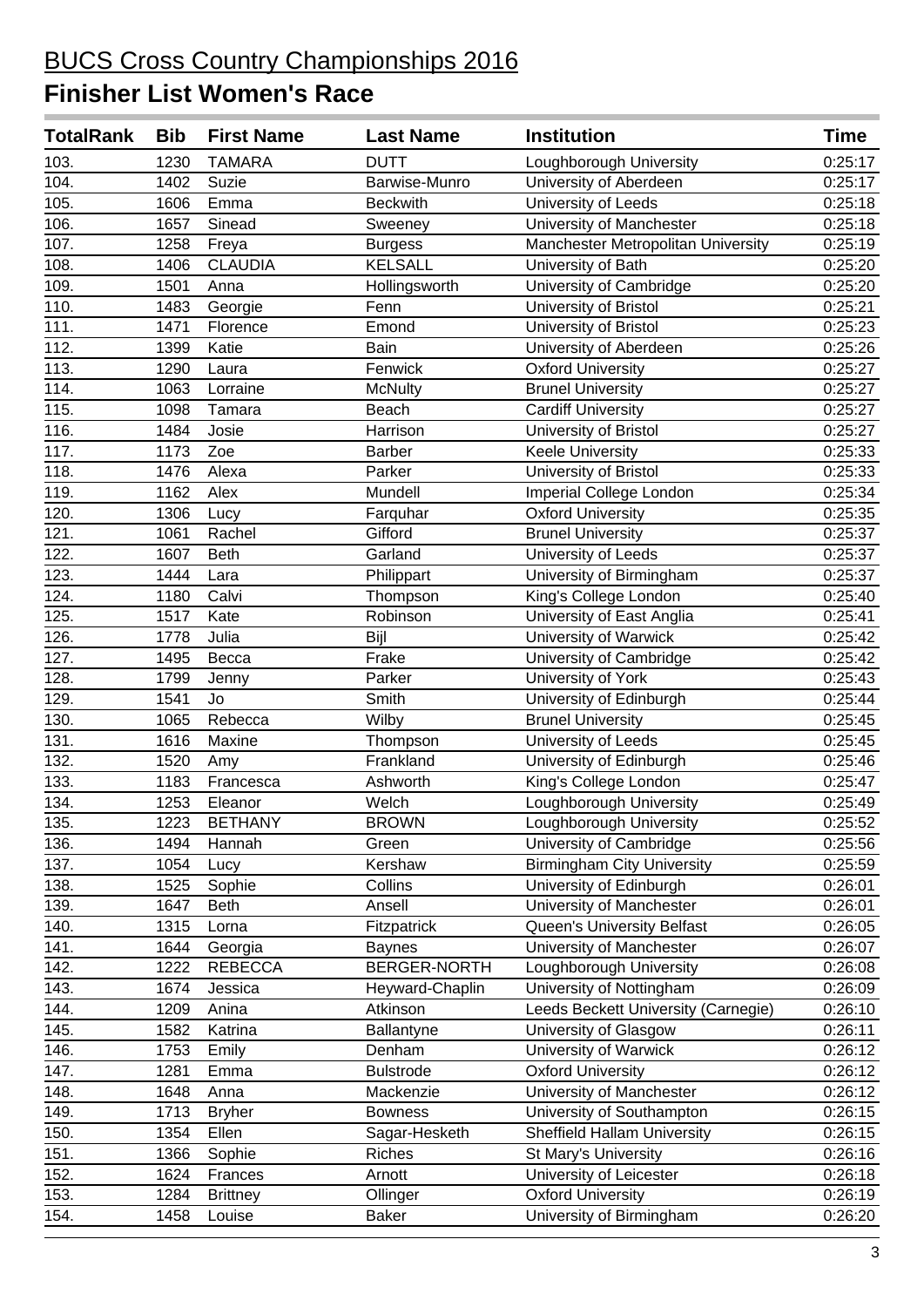| <b>TotalRank</b> | <b>Bib</b> | <b>First Name</b> | <b>Last Name</b> | <b>Institution</b>                     | <b>Time</b> |
|------------------|------------|-------------------|------------------|----------------------------------------|-------------|
| 155.             | 1299       | Natalie           | <b>Beadle</b>    | <b>Oxford University</b>               | 0:26:20     |
| 156.             | 1316       | Deborah           | Gilliland        | Queen's University Belfast             | 0:26:21     |
| 157.             | 1505       | Hazel             | Jackson          | University of Cambridge                | 0:26:21     |
| 158.             | 1661       | Sheridan          | McWilliam        | University of Manchester               | 0:26:21     |
| 159.             | 1601       | Annabel           | Mason            | University of Leeds                    | 0:26:23     |
| 160.             | 1536       | Sarah             | Jones            | University of Edinburgh                | 0:26:24     |
| 161.             | 1143       | Jessica           | Benjamin         | <b>Durham University</b>               | 0:26:24     |
| 162.             | 1289       | Rachel            | Skokowski        | <b>Oxford University</b>               | 0:26:26     |
| 163.             | 1295       | Emily             | Hoogkamer        | <b>Oxford University</b>               | 0:26:26     |
| 164.             | 1084       | Emily             | <b>Brown</b>     | <b>Cardiff Metropolitan University</b> | 0:26:26     |
| 165.             | 1269       | Ellen             | Rose-Senior      | Newcastle University                   | 0:26:27     |
| 166.             | 1618       | <b>Beth</b>       | Gibson           | University of Leeds                    | 0:26:27     |
| 167.             | 1473       | Bethan            | Goddard          | University of Bristol                  | 0:26:27     |
| 168.             | 1645       | Lizzie            | Goldie-Scot      | University of Manchester               | 0:26:28     |
| 169.             | 1220       | <b>BETH</b>       | <b>ARMSTRONG</b> | Loughborough University                | 0:26:31     |
| 170.             | 1314       | Lucy              | <b>Backus</b>    | Queen's University Belfast             | 0:26:36     |
| 171.             | 1279       | Rachel            | See              | <b>Oxford Brookes University</b>       | 0:26:37     |
| 172.             | 1696       | Sarah             | Dewhirst         | University of Sheffield                | 0:26:38     |
| 173.             | 1135       | Catherine         | Gough            | Durham University                      | 0:26:39     |
| 174.             | 1365       | Danielle          | Seddon           | St Mary's University                   | 0:26:39     |
| 175.             | 1687       | <b>Becky</b>      | Neal             | University of Portsmouth               | 0:26:40     |
| 176.             | 1522       | Bronagh           | Wishart          | University of Edinburgh                | 0:26:40     |
| 177.             | 1573       | Lisa              | Christy          | University of Glasgow                  | 0:26:40     |
| 178.             | 1263       | Emily             | <b>Bullis</b>    | Middlesex University                   | 0:26:41     |
| 179.             | 1504       | Florence          | Stansall-Seiler  | University of Cambridge                | 0:26:41     |
| 180.             | 1740       | Sophie            | Allen            | <b>University of Sussex</b>            | 0:26:42     |
| 181.             | 1071       | Rachel            | Titheridge       | <b>Brunel University</b>               | 0:26:43     |
| 182.             | 1686       | Amy               | <b>Bream</b>     | University of Portsmouth               | 0:26:43     |
| 183.             | 1380       | Antionette        | Dumayne          | Swansea University                     | 0:26:43     |
| 184.             | 1268       | Clara             | Pettitt          | <b>Newcastle University</b>            | 0:26:44     |
| 185.             | 1212       | Paige             | Cooper           | Leeds Beckett University (Carnegie)    | 0:26:49     |
| 186.             | 1349       | Ella              | Ferguson         | <b>Sheffield Hallam University</b>     | 0:26:51     |
| 187.             | 1503       | Thomasina         | Ball             | University of Cambridge                | 0:26:52     |
| 188.             | 1671       | Megan             | Gildea           | University of Nottingham               | 0:26:54     |
| 189.             | 1116       | Jemima            | Osborn           | <b>Cardiff University</b>              | 0:26:55     |
| 190.             | 1475       | Caitlin           | Lloyd            | University of Bristol                  | 0:26:55     |
| 191.             | 1370       | Melanie           | Wood             | St Mary's University                   | 0:26:57     |
| 192.             | 1526       | Eliza             | Cottington       | University of Edinburgh                | 0:26:57     |
| 193.             | 1514       | Lydia             | Farley           | University of Derby                    | 0:26:58     |
| 194.             | 1706       | Esme              | Sheridan         | University of Southampton              | 0:27:00     |
| 195.             | 1568       | Eleanor           | Jonhson          | University of Exeter                   | 0:27:01     |
| 196.             | 1121       | Zoe               | Plant            | <b>Cardiff University</b>              | 0:27:01     |
| 197.             | 1527       | Abbie             | <b>Buchan</b>    | University of Edinburgh                | 0:27:03     |
| 198.             | 1578       | Mikaela           | Hannam           | University of Glasgow                  | 0:27:04     |
| 199.             | 1051       | Sophie            | Smith            | <b>Birmingham City University</b>      | 0:27:05     |
| 200.             | 1159       | Emily             | Strathdee        | Durham University                      | 0:27:10     |
| 201.             | 1678       | Katherin          | Owen             | University of Nottingham               | 0:27:11     |
| 202.             | 1675       | Alice             | Hughes           | University of Nottingham               | 0:27:14     |
| 203.             | 1422       | Jessica           | Mcdermott        | University of Birmingham               | 0:27:15     |
| 204.             | 1684       | Layla             | Thompson         | University of Nottingham               | 0:27:15     |
| 205.             | 1312       | <b>Becky</b>      | Pease            | Queen Mary University of London        | 0:27:16     |
| 206.             | 1515       | Sophie            | Morris           | University of East Anglia              | 0:27:17     |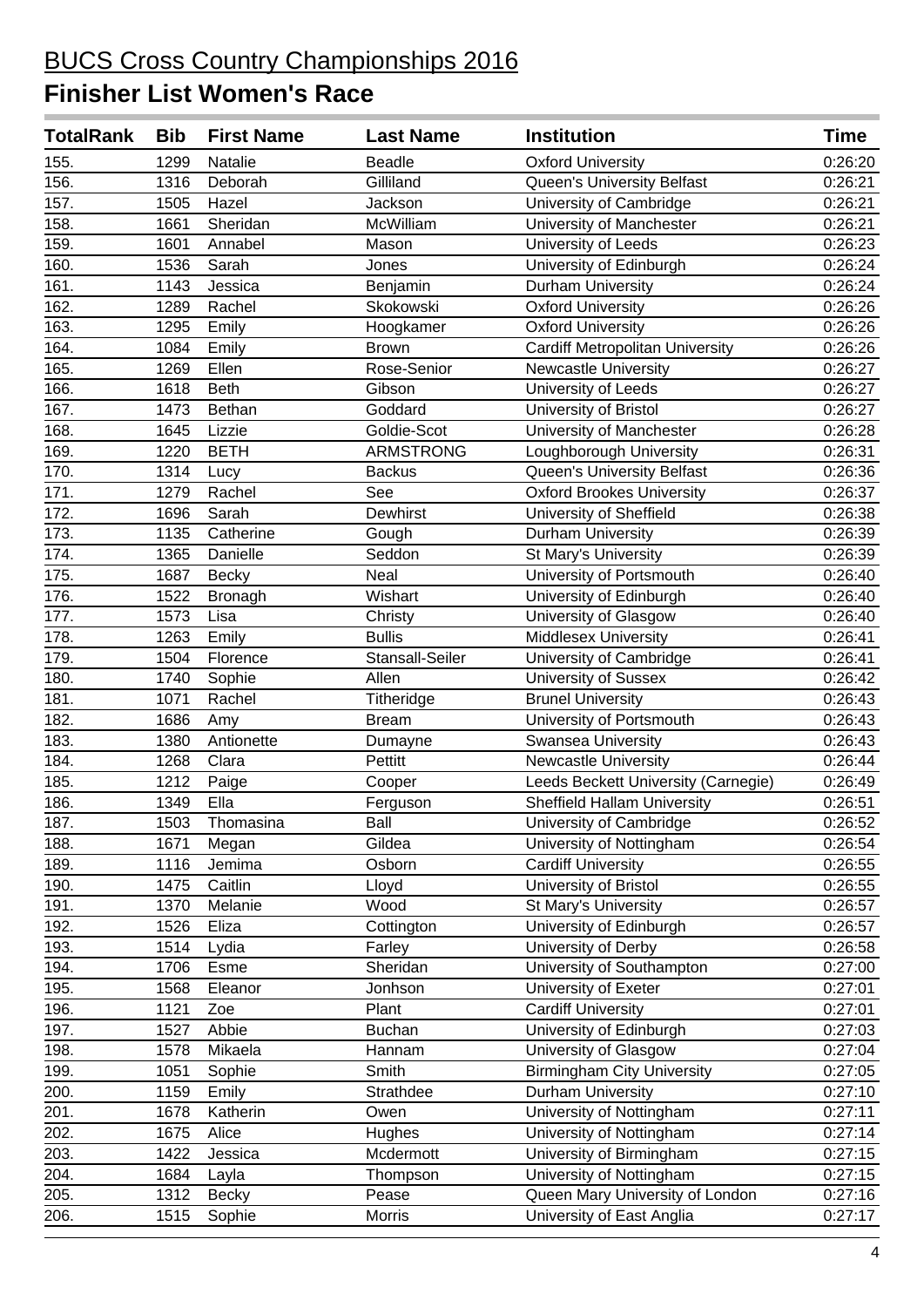| <b>TotalRank</b>  | <b>Bib</b> | <b>First Name</b> | <b>Last Name</b> | <b>Institution</b>                     | <b>Time</b> |
|-------------------|------------|-------------------|------------------|----------------------------------------|-------------|
| 207.              | 1277       | Cathryn           | Lees             | Nottingham Trent University            | 0:27:18     |
| 208.              | 1286       | Harriette         | Drew             | <b>Oxford University</b>               | 0:27:18     |
| 209.              | 1089       | Katy              | Parry            | <b>Cardiff Metropolitan University</b> | 0:27:19     |
| 210.              | 1491       | Emma              | Elston           | University of Cambridge                | 0:27:20     |
| 211.              | 1560       | Nikita            | Steiner          | University of Exeter                   | 0:27:20     |
| $\overline{212.}$ | 1382       | Rebecca           | Miller           | Swansea University                     | 0:27:21     |
| 213.              | 1139       | Catherine         | O'Connor         | Durham University                      | 0:27:22     |
| 214.              | 1702       | Bethan            | Gaye             | University of Sheffield                | 0:27:23     |
| 215.              | 1392       | Naomi             | Webber           | University College London              | 0:27:24     |
| 216.              | 1309       | Tora              | Gimre            | <b>Oxford University</b>               | 0:27:25     |
| 217.              | 1217       | Holly             | Bedeau           | <b>London School of Economics</b>      | 0:27:25     |
| 218.              | 1691       | Lauren            | Steadman         | University of Portsmouth               | 0:27:26     |
| 219.              | 1219       | Martha            | Wightman         | London School of Economics             | 0:27:27     |
| 220.              | 1700       | Lorna             | Clowes           | University of Sheffield                | 0:27:28     |
| 221.              | 1591       | Rebecca           | Herring          | University of Hull                     | 0:27:29     |
| 222.              | 1725       | Eilidh            | Maccorquodale    | University of Stirling                 | 0:27:31     |
| 223.              | 1542       | Jemma             | Howlett          | University of Edinburgh                | 0:27:31     |
| 224.              | 1388       | Siana             | Jones            | University College London              | 0:27:33     |
| 225.              | 1197       | Libby             | Greatorex        | Leeds Beckett University (Carnegie)    | 0:27:35     |
| 226.              | 1301       | Elizabeth         | <b>Brown</b>     | <b>Oxford University</b>               | 0:27:35     |
| 227.              | 1374       | Rebecca           | Elphick          | St Mary's University                   | 0:27:36     |
| 228.              | 1450       | Tabby             | Rodgers          | University of Birmingham               | 0:27:38     |
| 229.              | 1509       | Hannah            | Sheerin          | University of Cambridge                | 0:27:38     |
| 230.              | 1182       | Mimi              | Corden-Lloyd     | King's College London                  | 0:27:39     |
| 231.              | 1468       | Katie             | Solis            | University of Brighton                 | 0:27:40     |
| 232.              | 1508       | Kyra              | Morris           | University of Cambridge                | 0:27:44     |
| 233.              | 1688       | Annabel           | Matthews-Smith   | University of Portsmouth               | 0:27:45     |
| 234.              | 1714       | Ailish            | Craig            | University of Southampton              | 0:27:47     |
| 235.              | 1156       | Charlotte         | Michael          | Durham University                      | 0:27:47     |
| 236.              | 1718       | Kimberley         | Timmins          | University of St Andrews               | 0:27:48     |
| 237.              | 1158       | Francesca         | Stocco           | Durham University                      | 0:27:52     |
| 238.              | 1791       | Sarah             | Grover           | University of York                     | 0:27:52     |
| 239.              | 1521       | Iona              | Evans            | University of Edinburgh                | 0:27:52     |
| 240.              | 1572       | Emma              | Chan             | University of Exeter                   | 0:27:53     |
| 241.              | 1119       | Elysia            | Pearson          | <b>Cardiff University</b>              | 0:27:54     |
| 242.              | 1428       | Caroline          | Willis           | University of Birmingham               | 0:27:54     |
| 243.              | 1636       | Rebecca           | Donohue          | University of Liverpool                | 0:27:55     |
| 244.              | 1360       | Gemma             | <b>Bigg</b>      | St Mary's University                   | 0:27:59     |
| 245.              | 1559       | Penny             | Oliver           | University of Exeter                   | 0:27:59     |
| 246.              | 1038       | Sophie            | Cath             | Aberystwyth University                 | 0:28:00     |
| 247.              | 1105       | Rachel            | Giancola         | <b>Cardiff University</b>              | 0:28:02     |
| 248.              | 1292       | Sarah             | Lawson           | <b>Oxford University</b>               | 0:28:02     |
| 249.              | 1790       | Alisha            | Camm             | University of York                     | 0:28:03     |
| 250.              | 1138       | Laura             | Kaye             | Durham University                      | 0:28:05     |
| 251.              | 1193       | Tilly             | McCarthy         | <b>Lancaster University</b>            | 0:28:09     |
| 252.              | 1781       | Naomi             | Prosser          | University of Warwick                  | 0:28:09     |
| 253.              | 1698       | Jihanna           | Allard           | University of Sheffield                | 0:28:11     |
| 254.              | 1620       | Madelaine         | Dodd             | University of Leeds                    | 0:28:12     |
| 255.              | 1313       | Anna              | Gould            | Queen Mary University of London        | 0:28:13     |
| 256.              | 1765       | Sophia            | <b>Tucker</b>    | University of Warwick                  | 0:28:15     |
| 257.              | 1385       | Paige             | Matthews         | Swansea University                     | 0:28:16     |
| 258.              | 1150       | Emily             | Daugherty        | Durham University                      | 0:28:17     |
|                   |            |                   |                  |                                        |             |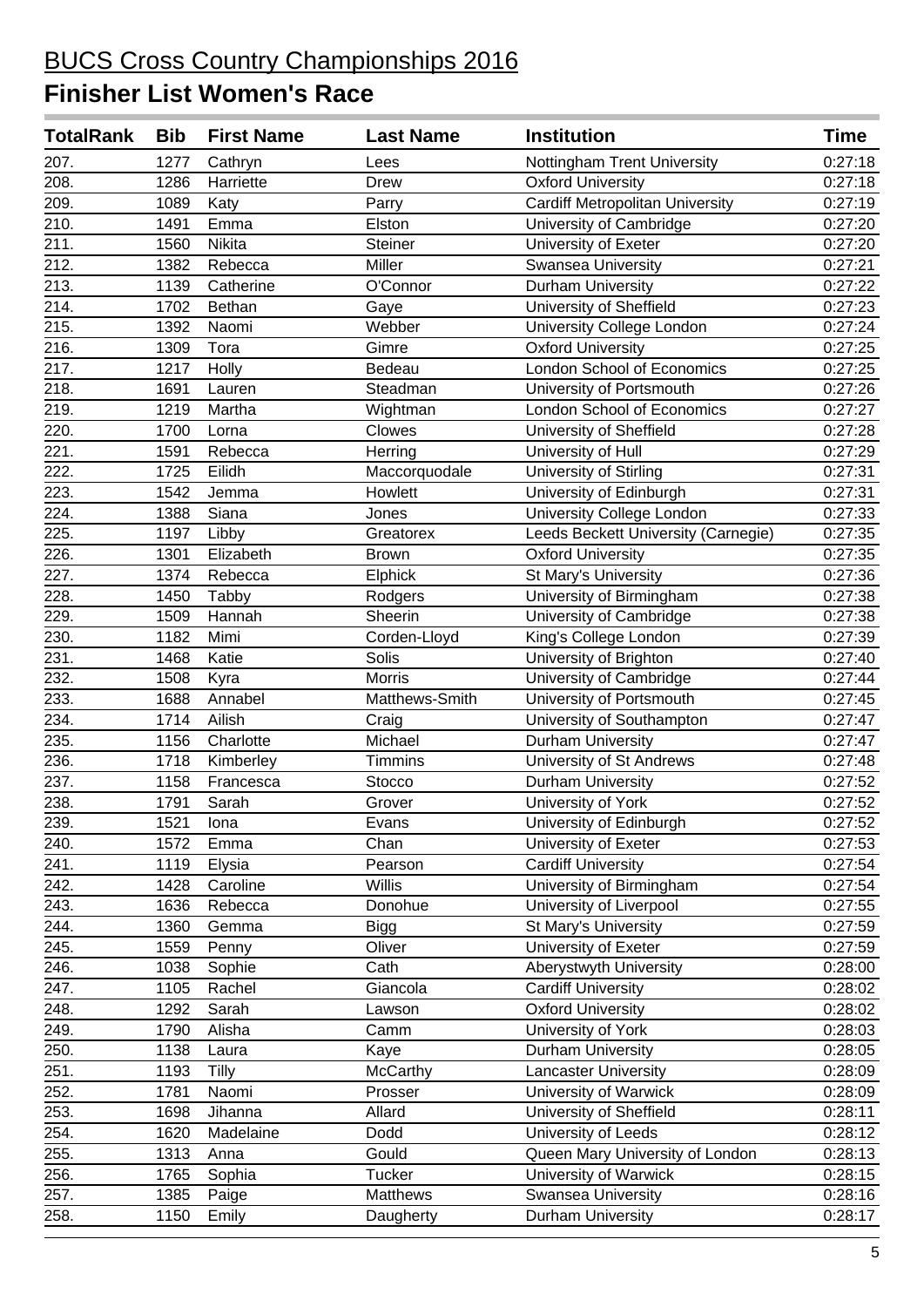| <b>TotalRank</b> | <b>Bib</b> | <b>First Name</b>  | <b>Last Name</b> | <b>Institution</b>                      | <b>Time</b> |
|------------------|------------|--------------------|------------------|-----------------------------------------|-------------|
| 259.             | 1478       | Ella               | Taylor           | University of Bristol                   | 0:28:17     |
| 260.             | 1622       | Abie               | Hearmon          | University of Leicester                 | 0:28:21     |
| 261.             | 1326       | Winnie             | Swann            | <b>Reading University</b>               | 0:28:23     |
| 262.             | 1249       | Danielle           | Thompson         | Loughborough University                 | 0:28:23     |
| 263.             | 1311       | Alice              | Hosking          | Queen Mary University of London         | 0:28:25     |
| 264.             | 1668       | Katherine          | Clubb            | University of Nottingham                | 0:28:25     |
| 265.             | 1567       | Charlotte          | Tromans          | University of Exeter                    | 0:28:25     |
| 266.             | 1783       | Daena              | <b>Bennett</b>   | University of Winchester                | 0:28:28     |
| 267.             | 1421       | Lisa               | Ferguson         | University of Birmingham                | 0:28:29     |
| 268.             | 1535       | Sarah              | Henderson        | University of Edinburgh                 | 0:28:30     |
| 269.             | 1042       | Olivia             | Perez            | <b>Aston University</b>                 | 0:28:30     |
| 270.             | 1574       | Mairi              | Gilmour          | University of Glasgow                   | 0:28:30     |
| 271.             | 1276       | Amy                | Connor           | Nottingham Trent University             | 0:28:31     |
| 272.             | 1667       | Katie              | Buckingham       | University of Nottingham                | 0:28:32     |
| 273.             | 1488       | Rachael            | Piddington       | University of Bristol                   | 0:28:33     |
| 274.             | 1776       | Jessica            | Walker           | University of Warwick                   | 0:28:33     |
| 275.             | 1605       | Maria              | Herbert          | University of Leeds                     | 0:28:34     |
| 276.             | 1759       | Evie               | McDermott        | University of Warwick                   | 0:28:35     |
| 277.             | 1588       | Lizzie             | Sutherland       | University of Huddersfield              | 0:28:35     |
| 278.             | 1761       | Fiona              | Jackson          | University of Warwick                   | 0:28:35     |
| 279.             | 1136       | India              | George           | Durham University                       | 0:28:36     |
| 280.             | 1570       | Charlotte          | Cornwell         | University of Exeter                    | 0:28:37     |
| 281.             | 1500       | Emily              | Lachmann         | University of Cambridge                 | 0:28:39     |
| 282.             | 1088       | Natalie            | Taylor           | <b>Cardiff Metropolitan University</b>  | 0:28:41     |
| 283.             | 1609       | Jennie             | Lockwood         | University of Leeds                     | 0:28:44     |
| 284.             | 1615       | Megan              | Walker           | University of Leeds                     | 0:28:45     |
| 285.             | 1168       | Freya              | Espir            | Imperial College London                 | 0:28:47     |
| 286.             | 1726       | Robyn              | Maxtone          | University of Stirling                  | 0:28:48     |
| 287.             | 1752       | Kate               | <b>Barber</b>    | University of Warwick                   | 0:28:48     |
| 288.             | 1532       | Christine          | Watson           | University of Edinburgh                 | 0:28:49     |
| 289.             | 1310       | Emily              | <b>Budd</b>      | Queen Mary University of London         | 0:28:50     |
| 290.             | 1487       | Zoe                | Partridge        | University of Bristol                   | 0:28:54     |
| 291.             |            | 1598 Mathilde      | Formet           | University of Kent                      | 0:28:54     |
| 292.             | 1107       | Johanna            | Heibrock         | <b>Cardiff University</b>               | 0:28:55     |
| 293.             | 1383       | Claire             | Cuddihy          | <b>Swansea University</b>               | 0:28:59     |
| 294.             | 1288       | Eleanor            | Smyth            | <b>Oxford University</b>                | 0:29:00     |
| 295.             | 1448       | Alice              | Perkins          | University of Birmingham                | 0:29:00     |
| 296.             | 1137       | Helen              | <b>Burke</b>     | Durham University                       | 0:29:01     |
| 297.             | 1191       | Annabell           | Davis            | <b>Kingston University</b>              | 0:29:02     |
| 298.             | 1330       | Ellie              | Stradling        | Royal Holloway, University of London    | 0:29:04     |
| 299.             | 1621       | Laura              | Jones            | University of Leicester                 | 0:29:05     |
| 300.             | 1638       | Ginny              | <b>Trafford</b>  | University of Liverpool                 | 0:29:06     |
| 301.             | 1400       | Kerry              | Gibson           | University of Aberdeen                  | 0:29:06     |
| 302.             | 1092       | Holly              | Jones            | <b>Cardiff Metropolitan University</b>  | 0:29:09     |
| 303.             | 1120       | Caitlin            | Peers            | <b>Cardiff University</b>               | 0:29:10     |
| 304.             | 1398       | Meera              | Al Omrani        | University College London               | 0:29:11     |
| 305.             | 1530       | Hazel              | Murray           | University of Edinburgh                 | 0:29:12     |
| 306.             | 1359       | Katie              | <b>Morris</b>    | <b>Sheffield Hallam University</b>      | 0:29:13     |
| 307.             | 1304       | Alison             | Walsh            | <b>Oxford University</b>                | 0:29:17     |
| 308.             | 1655       | Cherisse Cassandra | Walley           | University of Manchester                | 0:29:22     |
| 309.             | 1747       | <b>Bridget</b>     | Edwards          | University of the West of England (UWE) | 0:29:22     |
| 310.             | 1738       | Jess               | Gill             | University of Surrey                    | 0:29:22     |
|                  |            |                    |                  |                                         |             |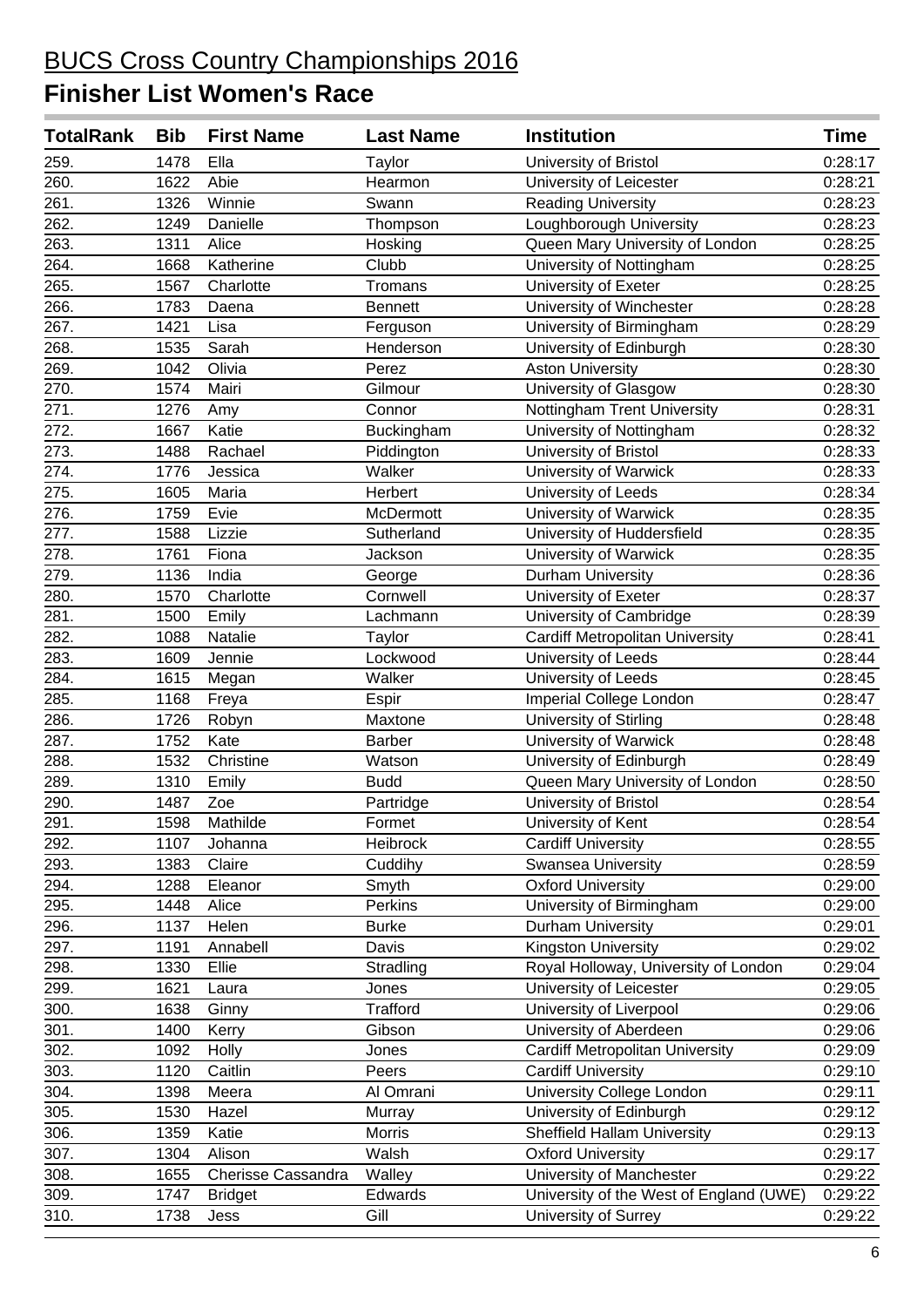| <b>TotalRank</b>   | <b>Bib</b> | <b>First Name</b> | <b>Last Name</b> | <b>Institution</b>                         | Time    |
|--------------------|------------|-------------------|------------------|--------------------------------------------|---------|
| 311.               | 1172       | Abbie             | Cheetham         | <b>Keele University</b>                    | 0:29:24 |
| 312.               | 1477       | Katie             | Royals           | University of Bristol                      | 0:29:25 |
| 313.               | 1037       | Amy               | Le Grys          | Aberystwyth University                     | 0:29:26 |
| 314.               | 1250       | Natalie           | Thompson         | Loughborough University                    | 0:29:26 |
| 315.               | 1723       | Ellen             | <b>Stickle</b>   | University of Stirling                     | 0:29:29 |
| 316.               | 1114       | Lily              | Matthews         | <b>Cardiff University</b>                  | 0:29:30 |
| 317.               | 1074       | Laura             | Reilly           | <b>Canterbury Christ Church University</b> | 0:29:30 |
| 318.               | 1789       | Elinor            | Cavil            | University of York                         | 0:29:33 |
| 319.               | 1141       | Anna              | Corby            | Durham University                          | 0:29:34 |
| 320.               | 1502       | Hannah            | Hull             | University of Cambridge                    | 0:29:36 |
| 321.               | 1234       | Sally             | Hughes           | Loughborough University                    | 0:29:37 |
| 322.               | 1419       | Faye              | Morley           | University of Birmingham                   | 0:29:38 |
| 323.               | 1777       | Megan             | Solomon          | University of Warwick                      | 0:29:41 |
| 324.               | 1797       | Ellie             | Smith            | University of York                         | 0:29:42 |
| 325.               | 1125       | Gwen              | Davies           | <b>Cardiff University</b>                  | 0:29:43 |
| 326.               | 1435       | <b>Beth</b>       | Tooley           | University of Birmingham                   | 0:29:45 |
| 327.               | 1327       | Chloe             | Dearman          | <b>Reading University</b>                  | 0:29:46 |
| 328.               | 1639       | Tannera           | Reid             | University of Liverpool                    | 0:29:47 |
| 329.               | 1603       | Laura             | Ratcliffe        | University of Leeds                        | 0:29:49 |
| 330.               | 1472       | Cath              | Geraghty         | University of Bristol                      | 0:29:50 |
| 331.               | 1744       | Hannah            | Colter           | University of Sussex                       | 0:29:50 |
| 332.               | 1131       | Laura             | Stavrinidis      | <b>Coventry University</b>                 | 0:29:51 |
| 333.               | 1447       | Emma              | Howsham          | University of Birmingham                   | 0:29:51 |
| 334.               | 1066       | Miranda           | Hardacre         | <b>Brunel University</b>                   | 0:29:52 |
| 335.               | 1773       | Alice             | Mulcahy          | University of Warwick                      | 0:29:55 |
| 336.               | 1523       | Christine         | Irvine           | University of Edinburgh                    | 0:29:58 |
| 337.               | 1199       | Emma              | Dutton           | Leeds Beckett University (Carnegie)        | 0:29:58 |
| 338.               | 1440       | Leisha            | Mulvey           | University of Birmingham                   | 0:29:59 |
| 339.               | 1185       | Hannah            | Baynham          | King's College London                      | 0:29:59 |
| 340.               | 1452       | Georgie           | Freeman          | University of Birmingham                   | 0:30:01 |
| 341.               | 1221       | Philippa          | <b>Bailey</b>    | Loughborough University                    | 0:30:01 |
| 342.               | 1762       | Charlotte         | Jones            | University of Warwick                      | 0:30:02 |
| $\overline{343}$ . | 1650       | Ruth              | Lindley          | University of Manchester                   | 0:30:03 |
| 344.               | 1590       | Emma-Leigh        | Quinn            | University of Huddersfield                 | 0:30:04 |
| 345.               | 1062       | Zoe               | Robson           | <b>Brunel University</b>                   | 0:30:05 |
| 346.               | 1453       | Olivia            | McGonigle        | University of Birmingham                   | 0:30:05 |
| 347.               | 1176       | Molly             | Dennis           | <b>Keele University</b>                    | 0:30:07 |
| 348.               | 1669       | Hannah            | Fleet            | University of Nottingham                   | 0:30:08 |
| 349.               | 1297       | Sarah             | Lyons            | <b>Oxford University</b>                   | 0:30:08 |
| 350.               | 1278       | Heather           | Clothier         | Oxford Brookes University                  | 0:30:09 |
| 351.               | 1227       | <b>RACHEL</b>     | <b>COULSON</b>   | Loughborough University                    | 0:30:11 |
| 352.               | 1795       | Sian              | Wilson           | University of York                         | 0:30:12 |
| 353.               | 1449       | Janie             | Latchford        | University of Birmingham                   | 0:30:13 |
| 354.               | 1348       | Sarah             | <b>Bishop</b>    | <b>Sheffield Hallam University</b>         | 0:30:14 |
| 355.               | 1152       | Hannah            | <b>Trow</b>      | Durham University                          | 0:30:15 |
| $356$ .            | 1755       | Niamh             | Gent             | University of Warwick                      | 0:30:15 |
| 357.               | 1721       | Louisa            | <b>Bryant</b>    | University of St Andrews                   | 0:30:16 |
| 358.               | 1677       | Emma              | Nicholson        | University of Nottingham                   | 0:30:18 |
| 359.               | 1511       | Sarah             | Sheridan         | University of Chichester                   | 0:30:20 |
| 360.               | 1569       | Hannah            | Kilby            | University of Exeter                       | 0:30:22 |
| 361.               | 1544       | Lise              | Theron           | University of Edinburgh                    | 0:30:22 |
| 362.               | 1746       | Alice             | Crowe-Wright     | University of Sussex                       | 0:30:23 |
|                    |            |                   |                  |                                            |         |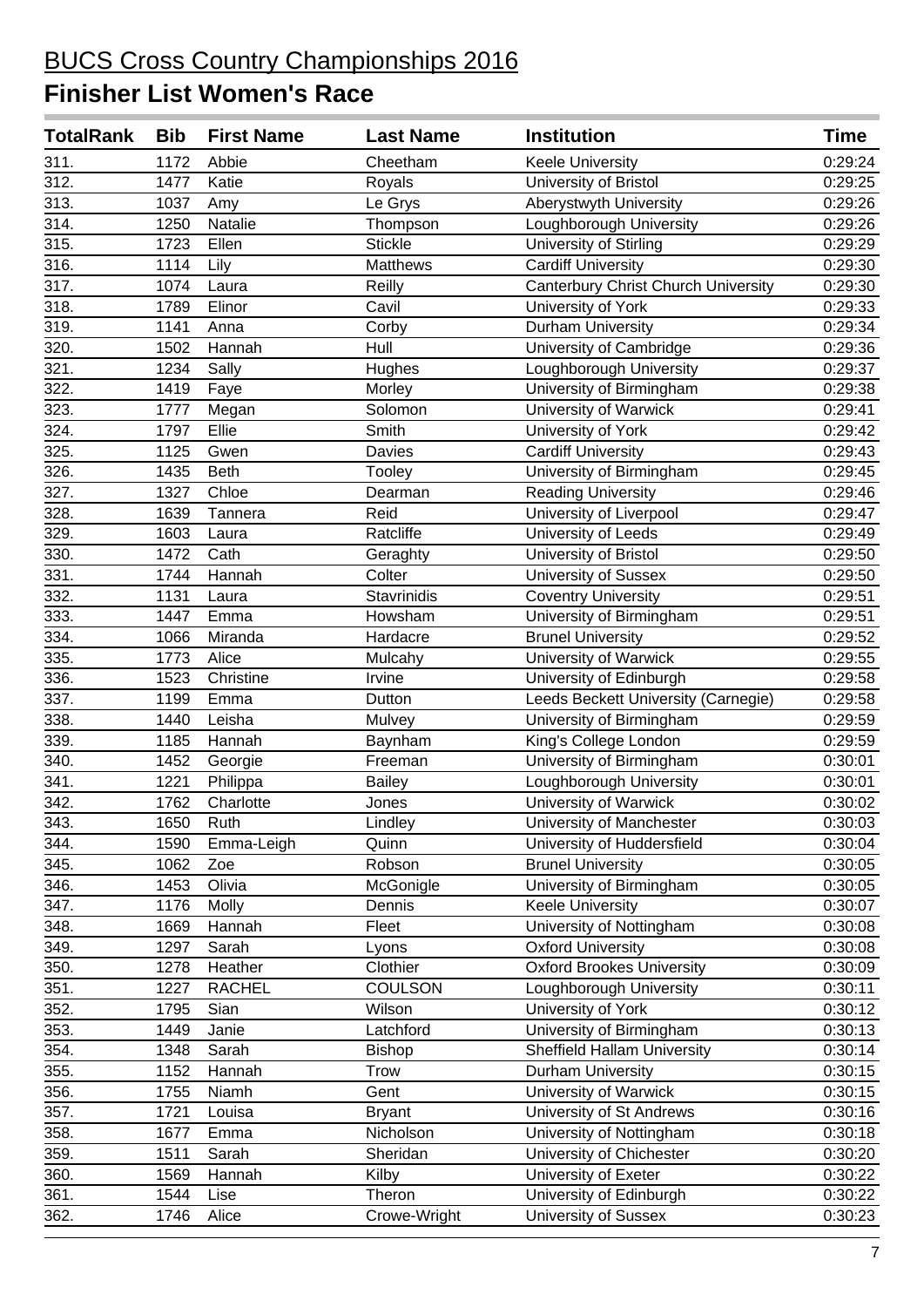| <b>TotalRank</b> | <b>Bib</b> | <b>First Name</b> | <b>Last Name</b> | <b>Institution</b>                         | <b>Time</b> |
|------------------|------------|-------------------|------------------|--------------------------------------------|-------------|
| 363.             | 1579       | Lauren            | Cowan            | University of Glasgow                      | 0:30:24     |
| 364.             | 1470       | Flora             | Beverley         | University of Bristol                      | 0:30:26     |
| 365.             | 1334       | Jade              | Anderson-Busby   | Royal Holloway, University of London       | 0:30:26     |
| 366.             | 1486       | Daisy             | Mummery          | University of Bristol                      | 0:30:27     |
| 367.             | 1154       | Katherine         | Skipper          | Durham University                          | 0:30:28     |
| 368.             | 1123       | <b>Bryony</b>     | Weavers          | <b>Cardiff University</b>                  | 0:30:28     |
| 369.             | 1320       | Niamh             | <b>Bothwell</b>  | <b>Reading University</b>                  | 0:30:28     |
| 370.             | 1796       | Katie             | Smith            | University of York                         | 0:30:29     |
| 371.             | 1692       | Chloe             | Stewart          | University of Portsmouth                   | 0:30:30     |
| 372.             | 1417       | Emma              | Clarke           | University of Birmingham                   | 0:30:30     |
| 373.             | 1760       | Alice             | Mortiboy         | University of Warwick                      | 0:30:31     |
| 374.             | 1766       | Liza              | Vul              | University of Warwick                      | 0:30:31     |
| 375.             | 1357       | Izzy              | Thompson         | Sheffield Hallam University                | 0:30:33     |
| 376.             | 1165       | Lily              | Battershill      | Imperial College London                    | 0:30:34     |
| 377.             | 1707       | Heather           | <b>Brown</b>     | University of Southampton                  | 0:30:35     |
| 378.             | 1391       | Georgina          | Lowbridge        | University College London                  | 0:30:40     |
| 379.             | 1146       | Claire            | Webster          | Durham University                          | 0:30:41     |
| 380.             | 1122       | kelsey            | Price            | <b>Cardiff University</b>                  | 0:30:42     |
| 381.             | 1256       | Elana             | Payne            | Manchester Metropolitan University         | 0:30:43     |
| 382.             | 1474       | Clare             | Harwood          | University of Bristol                      | 0:30:45     |
| 383.             | 1403       | Sophia            | Freckmann        | University of Aberdeen                     | 0:30:45     |
| 384.             | 1455       | Alice             | Stratford        | University of Birmingham                   | 0:30:50     |
| 385.             | 1317       | Weronica          | Slawinska        | Queen's University Belfast                 | 0:30:50     |
| 386.             | 1512       | Grace             | Crumplin         | University of Chichester                   | 0:30:50     |
| 387.             | 1467       | Sonsoles          | Panadero         | University of Brighton                     | 0:30:51     |
| 388.             | 1562       | Eliza             | Gilchrist        | University of Exeter                       | 0:30:52     |
| 389.             | 1682       | Rea               | Steinberger      | University of Nottingham                   | 0:30:54     |
| 390.             | 1337       | Alice             | Craggs           | Royal Holloway, University of London       | 0:30:54     |
| 391.             | 1733       | Maddy             | Watson           | University of Strathclyde                  | 0:30:55     |
| 392.             | 1264       | Laurie            | Dugdale          | Newcastle University                       | 0:30:56     |
| 393.             | 1078       | Jessica           | Swain            | <b>Canterbury Christ Church University</b> | 0:30:59     |
| 394.             | 1101       | Menna             | Davies           | <b>Cardiff University</b>                  | 0:31:00     |
| 395.             |            | 1214 rebecca      | carpenter        | Liverpool John Moores University           | 0:31:00     |
| 396.             | 1127       | Charlotte         | Edwards          | <b>Coventry University</b>                 | 0:31:02     |
| 397.             | 1465       | Laura             | Seaman           | University of Brighton                     | 0:31:05     |
| 398.             | 1164       | Anna              | Lawson           | Imperial College London                    | 0:31:06     |
| 399.             | 1244       | Jenny             | Mills            | Loughborough University                    | 0:31:08     |
| 400.             | 1676       | Cerys             | Jones            | University of Nottingham                   | 0:31:08     |
| 401.             | 1564       | Sophie            | Knight           | University of Exeter                       | 0:31:09     |
| 402.             | 1519       | Patricia          | Vieira           | University of East Anglia                  | 0:31:09     |
| 403.             | 1386       | Catriona          | Rennison         | University College London                  | 0:31:10     |
| 404.             | 1275       | Evie              | Topping          | Nottingham Trent University                | 0:31:18     |
| 405.             | 1186       | Victoria          | Addison          | King's College London                      | 0:31:18     |
| 406.             | 1556       | Harriet           | Conti            | University of Exeter                       | 0:31:18     |
| 407.             | 1793       | Eleanor           | Knight           | University of York                         | 0:31:19     |
| 408.             | 1044       | Olivia            | Keogh            | <b>Aston University</b>                    | 0:31:19     |
| 409.             | 1267       | Louise            | Mills            | <b>Newcastle University</b>                | 0:31:20     |
| 410.             | 1571       | Harriet           | Dunn             | University of Exeter                       | 0:31:21     |
| 411.             | 1410       | Rebecca           | Barnard          | University of Bedfordshire                 | 0:31:21     |
| 412.             | 1390       | Emma              | <b>Butcher</b>   | University College London                  | 0:31:22     |
| 413.             | 1305       | Kathryn           | <b>Barnitt</b>   | <b>Oxford University</b>                   | 0:31:23     |
| 414.             | 1188       | Helene            | Couste           | King's College London                      | 0:31:23     |
|                  |            |                   |                  |                                            |             |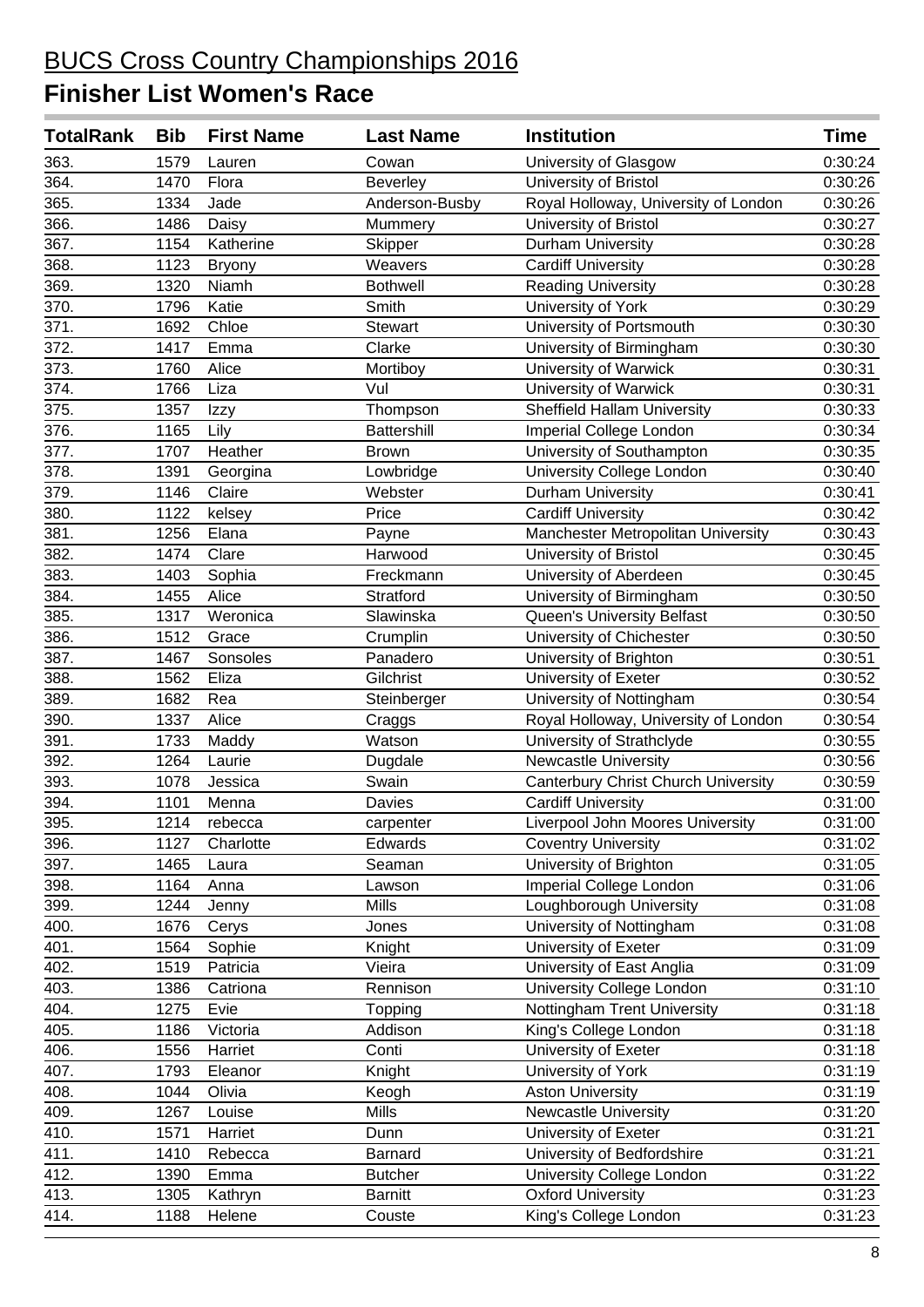| <b>TotalRank</b> | <b>Bib</b> | <b>First Name</b> | <b>Last Name</b> | <b>Institution</b>                      | <b>Time</b> |
|------------------|------------|-------------------|------------------|-----------------------------------------|-------------|
| 415.             | 1336       | Charlotte         | Hone             | Royal Holloway, University of London    | 0:31:23     |
| 416.             | 1557       | Anna              | Woolf            | University of Exeter                    | 0:31:24     |
| 417.             | 1073       | Meghan            | Fruth            | <b>Brunel University</b>                | 0:31:25     |
| 418.             | 1729       | Stephanie         | Hewitt           | University of Strathclyde               | 0:31:25     |
| 419.             | 1108       | Cadie             | Hibberd          | <b>Cardiff University</b>               | 0:31:28     |
| 420.             | 1627       | Serena            | Smith            | University of Lincoln                   | 0:31:29     |
| 421.             | 1067       | Rosie             | Upton            | <b>Brunel University</b>                | 0:31:30     |
| 422.             | 1225       | Baljinder         | Chahal           | Loughborough University                 | 0:31:31     |
| 423.             | 1308       | Katherine         | Wood             | <b>Oxford University</b>                | 0:31:33     |
| 424.             | 1635       | Rosemary          | <b>Beadle</b>    | University of Liverpool                 | 0:31:34     |
| 425.             | 1780       | Isobel            | Taylor           | University of Warwick                   | 0:31:36     |
| 426.             | 1792       | Sarah             | Westby           | University of York                      | 0:31:37     |
| 427.             | 1585       | Lois              | Maxwell          | University of Gloucestershire           | 0:31:37     |
| 428.             | 1302       | Olivia            | <b>Vickers</b>   | <b>Oxford University</b>                | 0:31:38     |
| 429.             | 1643       | Lizzy             | Doyle            | University of London                    | 0:31:39     |
| 430.             | 1724       | Kirsty            | Irwin            | University of Stirling                  | 0:31:40     |
| 431.             | 1770       | Emma              | Buchanan         | University of Warwick                   | 0:31:41     |
| 432.             | 1565       | Sophie            | Telfer           | University of Exeter                    | 0:31:43     |
| 433.             | 1612       | Rebekah           | Gatling          | University of Leeds                     | 0:31:49     |
| 434.             | 1485       | Hannah            | Ishihara         | University of Bristol                   | 0:31:56     |
| 435.             | 1749       | Emma              | Gardner          | University of the West of England (UWE) | 0:31:57     |
| 436.             | 1459       | Lucy              | Richardson       | University of Birmingham                | 0:31:58     |
| 437.             | 1184       | Elysa             | Varvel           | King's College London                   | 0:32:00     |
| 438.             | 1353       | Charlotte         | Rogers           | <b>Sheffield Hallam University</b>      | 0:32:01     |
| 439.             | 1333       | Sophie            | House            | Royal Holloway, University of London    | 0:32:02     |
| 440.             | 1716       | Maggie            | Sadler           | University of St Andrews                | 0:32:04     |
| 441.             | 1196       | Shan              | Preece           | <b>Lancaster University</b>             | 0:32:05     |
| 442.             | 1681       | Juliette          | Servante         | University of Nottingham                | 0:32:08     |
| 443.             | 1663       | Miranda           | <b>Bass</b>      | University of Northampton               | 0:32:12     |
| 444.             | 1041       | Hannah            | Hine             | <b>Aston University</b>                 | 0:32:16     |
| 445.             | 1195       | Heather           | Medley           | <b>Lancaster University</b>             | 0:32:17     |
| 446.             | 1132       | Tse               | Ling Yap         | <b>Coventry University</b>              | 0:32:17     |
| 447.             | 1087       | Amy               | Reakes           | <b>Cardiff Metropolitan University</b>  | 0:32:25     |
| 448.             | 1626       | Lena              | Touchard         | University of Leicester                 | 0:32:28     |
| 449.             | 1583       | Juliet            | Hill             | University of Glasgow                   | 0:32:33     |
| 450.             | 1270       | Helen             | Timmins          | <b>Newcastle University</b>             | 0:32:33     |
| 451.             | 1595       | Megan             | Maltby           | University of Kent                      | 0:32:34     |
| 452.             | 1734       | Alicia            | Miller           | University of Strathclyde               | 0:32:35     |
| 453.             | 1149       | Claire            | Holden           | Durham University                       | 0:32:35     |
| 454.             | 1321       | Jessie            | Dunn             | <b>Reading University</b>               | 0:32:37     |
| 455.             | 1735       | Joanna            | Reid             | University of Strathclyde               | 0:32:38     |
| 456.             | 1117       | Naomi             | Osborn           | <b>Cardiff University</b>               | 0:32:39     |
| 457.             | 1075       | Sarah             | Gates            | Canterbury Christ Church University     | 0:32:43     |
| 458.             | 1198       | Jenna             | Di-Miceli        | Leeds Beckett University (Carnegie)     | 0:32:44     |
| 459.             | 1769       | Kate              | Lennon           | University of Warwick                   | 0:32:48     |
| 460.             | 1689       | Iyanna            | O'Garro          | University of Portsmouth                | 0:32:49     |
| 461.             | 1739       | Megan             | Lloyd            | <b>University of Sussex</b>             | 0:32:51     |
| 462.             | 1461       | Bethany           | Wells            | University of Birmingham                | 0:32:52     |
| 463.             | 1335       | Emma              | Jeffery          | Royal Holloway, University of London    | 0:32:54     |
| 464.             | 1325       | Kate              | Watts            | <b>Reading University</b>               | 0:32:54     |
| 465.             | 1126       | Laura             | Andersen         | <b>City University London</b>           | 0:32:56     |
| 466.             | 1045       | Chloe             | Venables         | <b>Aston University</b>                 | 0:32:56     |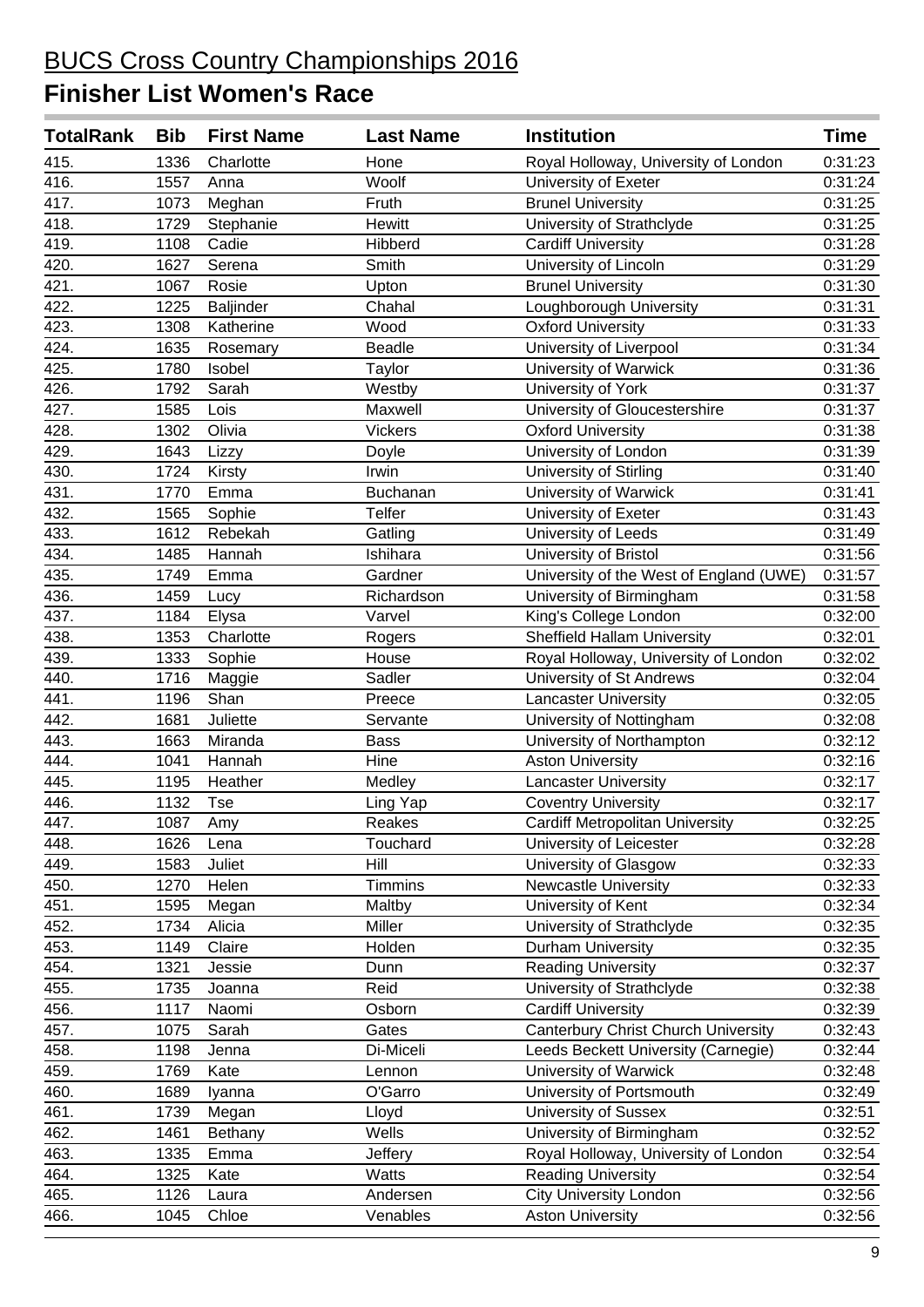| <b>TotalRank</b> | <b>Bib</b> | <b>First Name</b> | <b>Last Name</b>           | <b>Institution</b>                   | Time    |
|------------------|------------|-------------------|----------------------------|--------------------------------------|---------|
| 467.             | 1528       | Leda              | Olia                       | University of Edinburgh              | 0:33:00 |
| 468.             | 1050       | Megan             | Robinson                   | <b>Bangor University</b>             | 0:33:03 |
| 469.             | 1072       | Dana              | Hickfang                   | <b>Brunel University</b>             | 0:33:08 |
| 470.             | 1490       | Zoe               | Thompson                   | University of Bristol                | 0:33:10 |
| 471.             | 1118       | Amy               | Owens                      | <b>Cardiff University</b>            | 0:33:13 |
| 472.             | 1389       | Flora             | Macdonald                  | University College London            | 0:33:14 |
| 473.             | 1580       | Ellie             | Waugh                      | University of Glasgow                | 0:33:17 |
| 474.             | 1782       | Rebekah           | Warren                     | University of Winchester             | 0:33:19 |
| 475.             | 1104       | Gemma             | Frewin                     | <b>Cardiff University</b>            | 0:33:21 |
| 476.             | 1772       | Adday             | Heller                     | University of Warwick                | 0:33:22 |
| 477.             | 1100       | Olivia            | <b>Bullock</b>             | <b>Cardiff University</b>            | 0:33:28 |
| 478.             | 1261       | Aggie             | Juszcyk                    | Manchester Metropolitan University   | 0:33:30 |
| 479.             | 1384       | Amy               | Cooper                     | Swansea University                   | 0:33:31 |
| 480.             | 1163       | Ophelie           | Meuriot                    | Imperial College London              | 0:33:33 |
| 481.             | 1732       | Lucy              | Cameron                    | University of Strathclyde            | 0:33:35 |
| 482.             | 1709       | Shona             | Mason                      | University of Southampton            | 0:33:35 |
| 483.             | 1456       | Susanna           | Elks                       | University of Birmingham             | 0:33:35 |
| 484.             | 1046       | Laura             | <b>Bartlett-Short</b>      | <b>Bangor University</b>             | 0:33:36 |
| 485.             | 1728       | Sara              | Virtanen                   | University of Stirling               | 0:33:38 |
| 486.             | 1727       | Hannah            | Johnson                    | University of Stirling               | 0:33:39 |
| 487.             | 1670       | Isabelle          | Forrest                    | University of Nottingham             | 0:33:41 |
| 488.             | 1613       | Henrietta         | Graham                     | University of Leeds                  | 0:33:42 |
| 489.             | 1387       | Lucy              | Wright                     | University College London            | 0:33:47 |
| 490.             | 1787       | Alice             | Smith                      | University of York                   | 0:33:47 |
| 491.             | 1757       | Lauren            | Hawkins                    | University of Warwick                | 0:33:48 |
| 492.             | 1434       | Leigh             | Inness                     | University of Birmingham             | 0:33:49 |
| 493.             | 1548       | Alice Florence    | Orr                        | University of Edinburgh              | 0:33:51 |
| 494.             | 1049       | Hannah            | <b>Skaife</b>              | <b>Bangor University</b>             | 0:33:52 |
| 495.             | 1533       | Linette           | Knudsen                    | University of Edinburgh              | 0:33:58 |
| 496.             | 1102       | Christine         | Schultz-Frank              | <b>Cardiff University</b>            | 0:33:58 |
| 497.             | 1190       | Melissa           | Bennison                   | Kingston University                  | 0:34:00 |
| 498.             | 1717       | Lauren            | Orr                        | University of St Andrews             | 0:34:01 |
| 499.             | 1764       | Ula               | Sever                      | University of Warwick                | 0:34:03 |
| 500.             | 1189       | <b>Beatrice</b>   | Emanuele                   | King's College London                | 0:34:07 |
| 501.             | 1575       | Lauren            | Gane                       | University of Glasgow                | 0:34:08 |
| 502.             | 1331       | Kate              | Bevan                      | Royal Holloway, University of London | 0:34:12 |
| 503.             | 1395       | Amelia            | Wallace-Scott              | University College London            | 0:34:12 |
| 504.             | 1660       | Camille           | Scuccimarra                | University of Manchester             | 0:34:13 |
| 505.             | 1599       | Ennatuhun         | Domingo Soler,             | University of Kent                   | 0:34:14 |
| 506.             | 1576       | Estibaliz         | <b>Gonzalez Cabanillas</b> | University of Glasgow                | 0:34:17 |
| 507.             | 1361       | Hester            | Benham                     | St Mary's University                 | 0:34:17 |
| 508.             | 1785       | Annabelle         | Hellyer                    | University of Winchester             | 0:34:23 |
| 509.             | 1328       | Emma              | Lacy                       | <b>Reading University</b>            | 0:34:24 |
| 510.             | 1529       | Rachel            | Stewart                    | University of Edinburgh              | 0:34:25 |
| 511.             | 1597       | Keran             | Hollands                   | University of Kent                   | 0:34:25 |
| 512.             | 1259       | Laura             | Kirkbright                 | Manchester Metropolitan University   | 0:34:29 |
| 513.             | 1409       | <b>Becky</b>      | Harris                     | University of Bedfordshire           | 0:34:35 |
| 514.             | 1662       | Louisa            | Garvey                     | University of Manchester             | 0:34:36 |
| 515.             | 1322       | Alice             | Keogh                      | <b>Reading University</b>            | 0:34:42 |
| 516.             | 1611       | Emily             | Abell                      | University of Leeds                  | 0:34:47 |
| 517.             | 1596       | Laura             | Swan                       | University of Kent                   | 0:34:51 |
| 518.             | 1064       | Sophie            | Crofts                     | <b>Brunel University</b>             | 0:34:54 |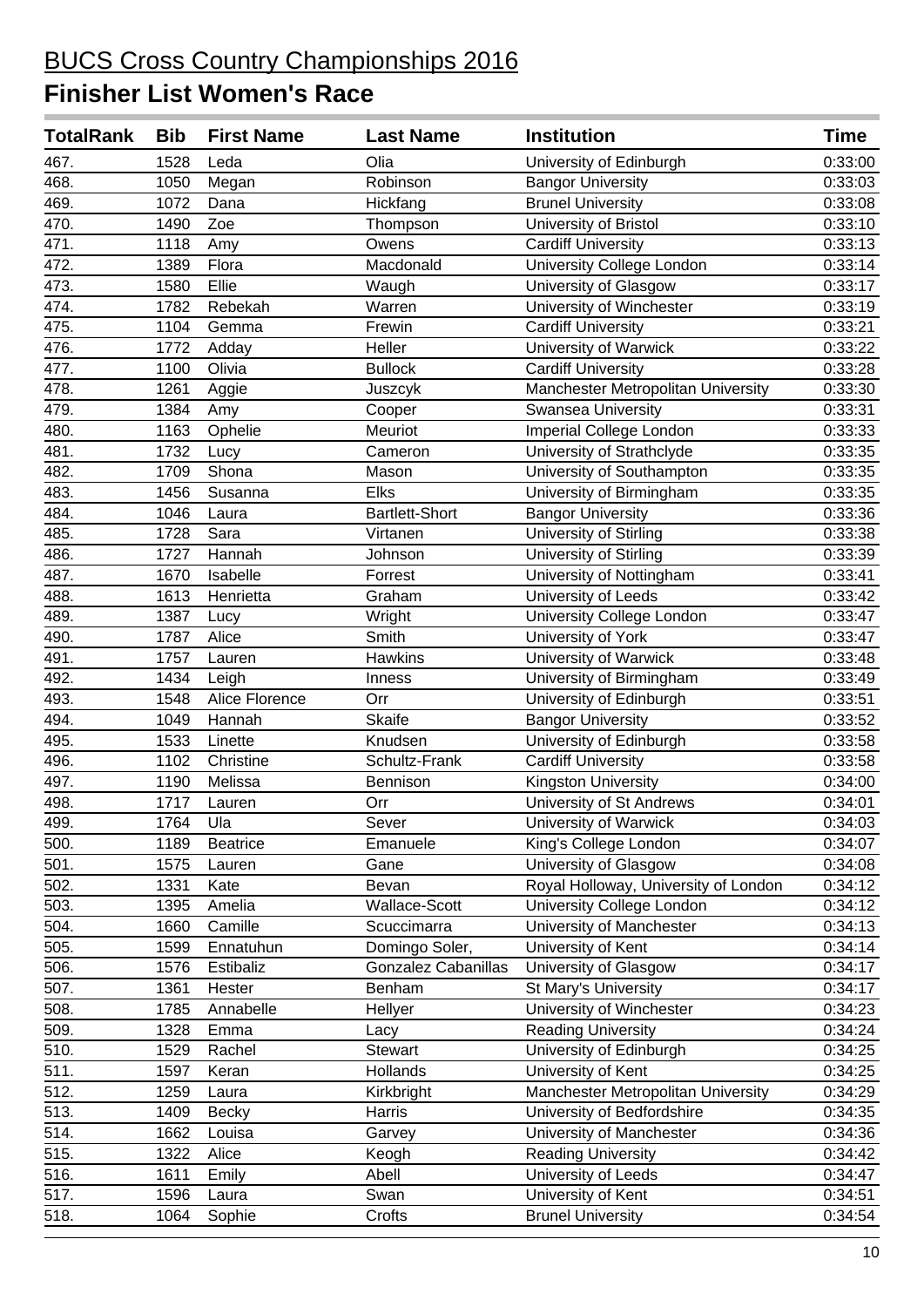| <b>TotalRank</b> | <b>Bib</b> | <b>First Name</b> | <b>Last Name</b>     | <b>Institution</b>                         | <b>Time</b> |
|------------------|------------|-------------------|----------------------|--------------------------------------------|-------------|
| 519.             | 1260       | Chloe             | Mitchell             | Manchester Metropolitan University         | 0:34:56     |
| 520.             | 1768       | Daisy             | Ireton               | University of Warwick                      | 0:34:58     |
| 521.             | 1213       | Danielle          | Dignan               | Leeds Beckett University (Carnegie)        | 0:34:58     |
| 522.             | 1584       | Leah              | Hopton               | University of Gloucestershire              | 0:35:00     |
| 523.             | 1394       | Charlotte         | Cornish              | University College London                  | 0:35:05     |
| 524.             | 1712       | Chloe             | Nunn                 | University of Southampton                  | 0:35:09     |
| 525.             | 1651       | Kirsty            | Wood                 | University of Manchester                   | 0:35:09     |
| 526.             | 1743       | Eleanor           | Giddings             | University of Sussex                       | 0:35:15     |
| 527.             | 1587       | Elizabeth         | Tranter              | University of Huddersfield                 | 0:35:16     |
| 528.             | 1079       | Caitlin           | <b>Benstead</b>      | <b>Canterbury Christ Church University</b> | 0:35:33     |
| 529.             | 1654       | Sophie            | Ralston              | University of Manchester                   | 0:35:40     |
| 530.             | 1340       | Ellie-Rebecca     | Richardson           | School of Oriental and African Studies     | 0:35:42     |
| 531.             | 1715       | Katherine         | <b>Kelly Watkins</b> | University of Southampton                  | 0:35:43     |
| 532.             | 1192       | Luiza             | Lage                 | Kingston University                        | 0:35:45     |
| 533.             | 1396       | Jess              | Elliot               | University College London                  | 0:35:56     |
| 534.             | 1412       | Atinuke           | Akindiya             | University of Birmingham                   | 0:36:06     |
| 535.             | 1397       | Ellen             | Macpherson           | University College London                  | 0:36:10     |
| 536.             | 1381       | Megan             | Turner               | <b>Swansea University</b>                  | 0:36:13     |
| 537.             | 1378       | Jenny             | Craig                | St Mary's University                       | 0:36:17     |
| 538.             | 1730       | Annik             | Ketterle             | University of Strathclyde                  | 0:36:19     |
| 539.             | 1619       | <b>Brittany</b>   | Beaumont             | University of Leeds                        | 0:36:21     |
| 540.             | 1343       | Maria             | Jouravleva           | School of Oriental and African Studies     | 0:36:23     |
| 541.             | 1767       | Elena             | Williams             | University of Warwick                      | 0:36:26     |
| 542.             | 1581       | Emma              | <b>McCrady</b>       | University of Glasgow                      | 0:36:26     |
| 543.             | 1784       | Steph             | Harris               | University of Winchester                   | 0:36:30     |
| 544.             | 1763       | Isabel            | Pryor                | University of Warwick                      | 0:36:32     |
| 545.             | 1177       | Victoria          | McCrea               | <b>Keele University</b>                    | 0:36:37     |
| 546.             | 1379       | Rebecca           | <b>Mills</b>         | St Mary's University                       | 0:36:40     |
| 547.             | 1561       | Daniela           | Nolan                | University of Exeter                       | 0:36:47     |
| 548.             | 1332       | Harriet           | Spivey               | Royal Holloway, University of London       | 0:36:50     |
| 549.             | 1036       | Catrin            | Evans                | Aberystwyth University                     | 0:36:53     |
| 550.             | 1775       | Lauren            | Baker Iguaz          | University of Warwick                      | 0:37:15     |
| 551.             | 1634       | Natasha           | Gillingham           | University of Lincoln                      | 0:37:23     |
| 552.             | 1099       | Charlotte         | <b>Brass</b>         | <b>Cardiff University</b>                  | 0:37:28     |
| 553.             | 1043       | Aimee             | L'Enfant             | <b>Aston University</b>                    | 0:37:28     |
| 554.             | 1344       | Aurore            | Couenson             | School of Oriental and African Studies     | 0:38:10     |
| 555.             | 1194       | Jenny             | Mote                 | <b>Lancaster University</b>                | 0:38:10     |
| 556.             | 1113       | Bethan            | Markall              | Cardiff University                         | 0:38:10     |
| 557.             | 1731       | Sarah             | Paterson             | University of Strathclyde                  | 0:38:23     |
| 558.             | 1513       | Emily             | Donn                 | University of Chichester                   | 0:38:24     |
| 559.             | 1161       | Abigail           | Alexander            | Imperial College London                    | 0:38:39     |
| 560.             | 1629       | charlotte         | smith                | University of Lincoln                      | 0:38:59     |
| 561.             | 1665       | Alice             | Bell                 | University of Nottingham                   | 0:39:03     |
| 562.             | 1171       | Yuan Zhen         | Wang-Koh             | Imperial College London                    | 0:39:25     |
| 563.             | 1160       | Jennifer          | Mason                | Imperial College London                    | 0:39:31     |
| 564.             | 1628       | Alix              | Laing                | University of Lincoln                      | 0:39:49     |
| 565.             | 1034       | Kate              | <b>Summers</b>       | Aberystwyth University                     | 0:40:14     |
| 566.             | 1393       | Eva               | Bianchi              | University College London                  | 0:40:26     |
| 567.             | 1129       | Chloe             | Rebecca Austin       | <b>Coventry University</b>                 | 0:40:44     |
| 568.             | 1262       | Georgia           | Jefferys             | <b>Middlesex University</b>                | 0:40:46     |
| 569.             | 1111       | Ramlah            | Junaideen            | <b>Cardiff University</b>                  | 0:40:49     |
| 570.             | 1741       | Jennie            | McCaughin            | University of Sussex                       | 0:41:13     |
|                  |            |                   |                      |                                            |             |